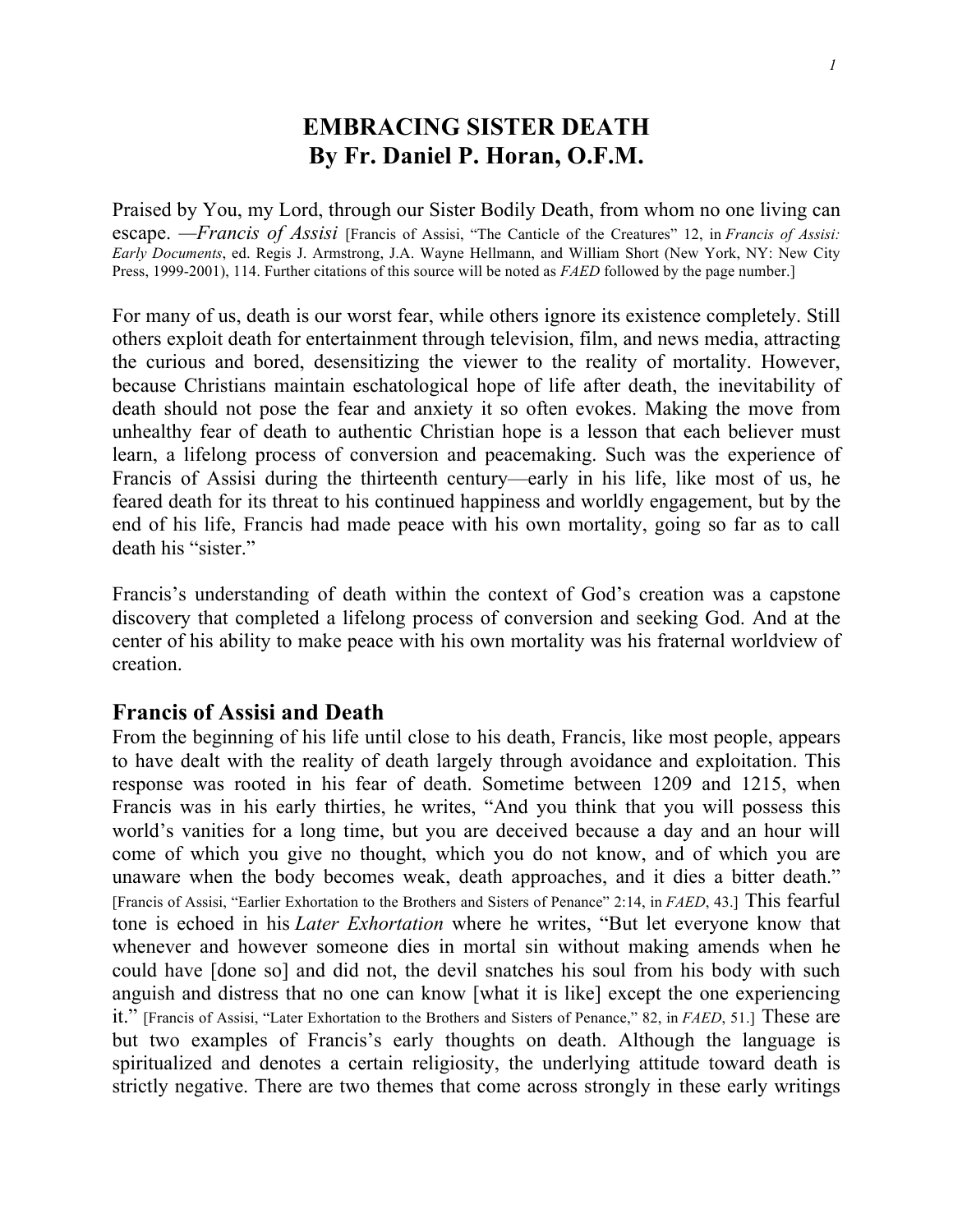of Francis, namely, the inevitability of death and that death is both painful and to be feared. The first theme is of little note, as all who reflect on death come to this conclusion, but the second theme is highly problematic.

Death, as understood within the context of these early texts, is devoid of a hopeful or purposeful connection to the divine or to something beyond human finitude. Instead, Francis seems to link death to punishment for sinfulness and to portray death as a condition of human creatureliness. Additionally, during this period Francis interprets death as the threat of annihilation, the negation of existence. Although this view of death does not necessarily fit the contemporary models of avoidance and exploitation, it does indicate an uneasiness with the very subject that Francis acknowledges as inevitable. If this is where his view of death had remained, Francis would have joined the ranks of those who, in the face of the fear and anxiety of inescapability, never see death as anything beyond the natural end to finite existence. However, Francis's view of death does not continue on a static trajectory; it develops and matures over the course of his life.

At the end of his life, as Francis drew near to the death that he feared for so long, the tone of his expression of death changed noticeably. Along his journey of life, prayer, and ministry, Francis remained convinced of death's inevitability, but he started to view its meaning and his relationship to death rather differently. Where once he saw death as painful, as something to be feared, he now dared to call death his "sister."

Francis's salutation to Sister Death is found in verse twelve of his fourteen-verse *Canticle of the Creatures*. It reads, "Praised be You, my Lord, through our Sister Bodily Death, from whom no one living can escape." The canticle was constructed in three stages, over several years. The first part (vv 1-9) is the earliest section, which highlights six natural elements from the sun and moon to wind, fire, and earth. Each of these natural elements is addressed as brother or sister. Each is named both in relation to Francis (or the reader) and as a part of God's creation. There is a fraternal and filial connection expressed that links all of creation to Francis and both creation and Francis to God. It is also through creation that Francis sees God made present, and it is likewise through creation that Francis wishes to praise God. The second section of the canticle (vv 10 and 11) speaks to the need for reconciliation, solidarity, and peace. This stanza was written in response to a power struggle that was taking place in the medieval town of Assisi between the mayor and the bishop. Francis served as mediator, and he wrote this section of the text to prayerfully address the conflict and inspire a resolution. The concluding section (vv 12- 14), which contains the line about Sister Bodily Death, was composed on Francis's deathbed.

The transformation from fear of death to a place where Francis—awaiting his own impeding death—could welcome death as "sister" is clarified by looking to the threefold construction of the canticle, which illustrates Francis's process of learning to embrace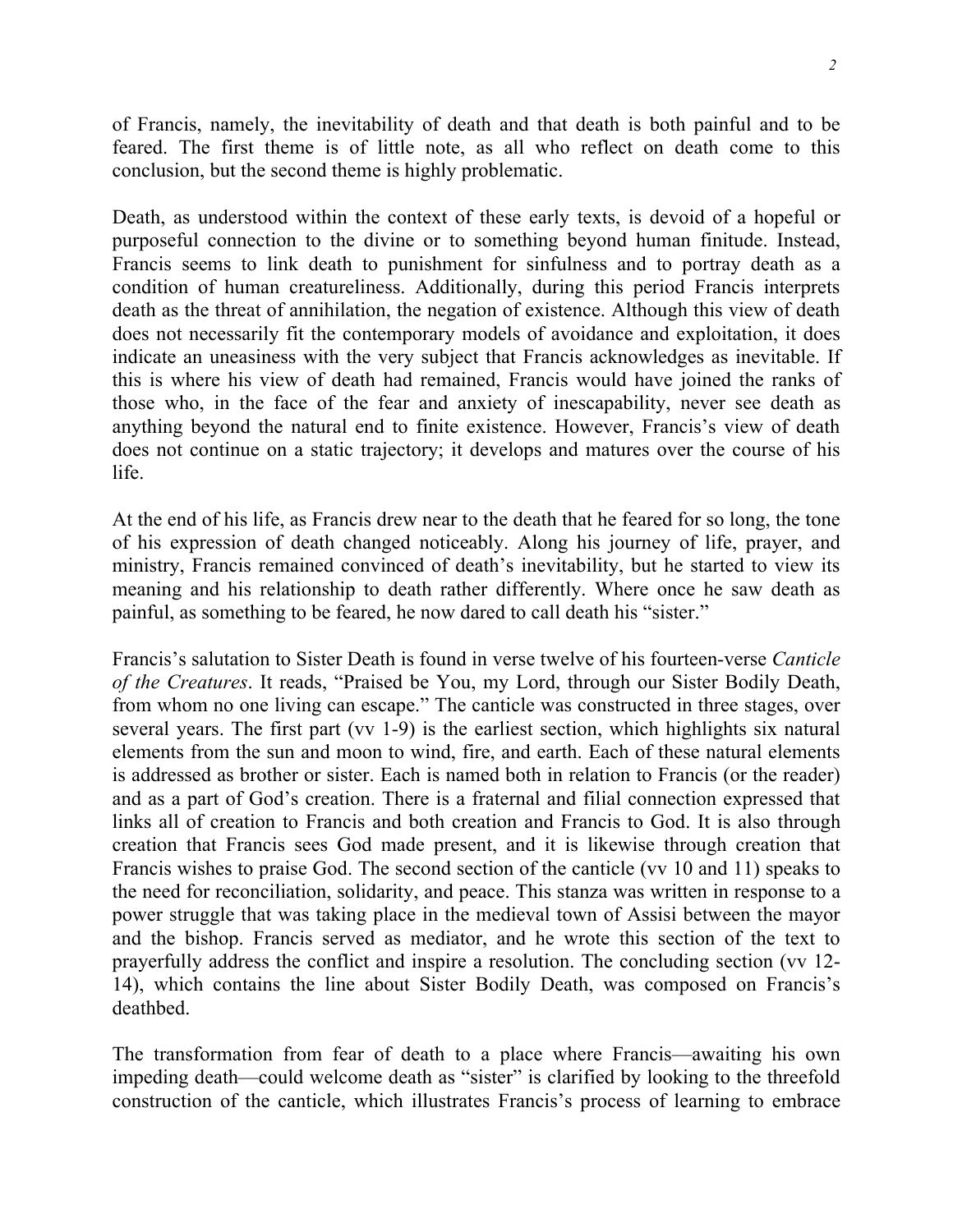death. The first section of the canticle in many ways summarizes what I have referred to as Francis's fraternal worldview. What we find in the first nine verses is not a flowery poem or simple artistic expression, but an invitation for us to join him in the hymn of praise to God, a hymn that is rooted in our fellowship with all of creation. Human beings, like the sun, moon, and earth, are created by God and are brought into existence through God's own gift of love. Transformation from avoidance and exploitation of death to a welcomed embrace must begin with a realization that we are connected to all of creation in an intrinsic, holy way.

The second section of the canticle naturally builds upon the foundation that is laid in the first section. Reconciliation and peace can only be found where there is authentic relationship. The relationship that Francis identified as shared among all of creation is sometimes referred to as kinship or fraternity. It is a relationship that extends beyond dominance, control, or even stewardship. Francis's fraternal worldview situated his own life within the natural order of creation, in which he saw the intrinsic dignity of being created by God. This dignity is present in all of life, including the lives of other men and women and the life of the world.

Recognizing the dignity of all life should compel us to see beyond our own needs and desires, our own fears and anxiety, to appreciate the connectedness that calls us to support one another and care for all creation. Thus peacemaking does not become an activity that one does out of kindness or sympathy, but becomes a mode of acting that is part and parcel of what it means to be a follower of Christ and a believer in the God who is love. When Francis composed the section on peacemaking for the dueling mayor and bishop, he said, "Praised be You, my Lord, through those who give pardon for Your love, and bear infirmity and tribulation. Blessed are those who endure in peace for by You, Most High, shall they be crowned." [Francis of Assisi, "The Canticle of the Creatures" 10-11, in *FAED*, 114.] He was reminding them (and us) that God is glorified when we enter into right relationship with each other, our selves, and our world. The recognition of that right relationship challenges us to move beyond our desire to avoid or exploit those parts of our lives that frighten us. Then, not only do we see our rightful place among the rest of creation, but we see that our life does not end only in death.

It is through peacemaking and self-emptying that we return to our place as children of God and brothers and sisters to one another and the rest of creation. In doing so, we no longer see death as something alien and to be feared, but as another dimension of ourselves. This is what is meant by the notion of facing our own death, of radically encountering that constitutive part of ourselves that cannot be avoided, or as Francis says, "[that] from whom no one living can escape." Death is always before us and always a part of us, much like we remain always connected to the rest of creation and to one another. Death maintains its fearful place as a threat to those who refuse to see themselves as intimately connected to that which is other and to that which is wholly (and Holy) Other. For Francis, abandoning the belief that we are isolated individuals—entitled